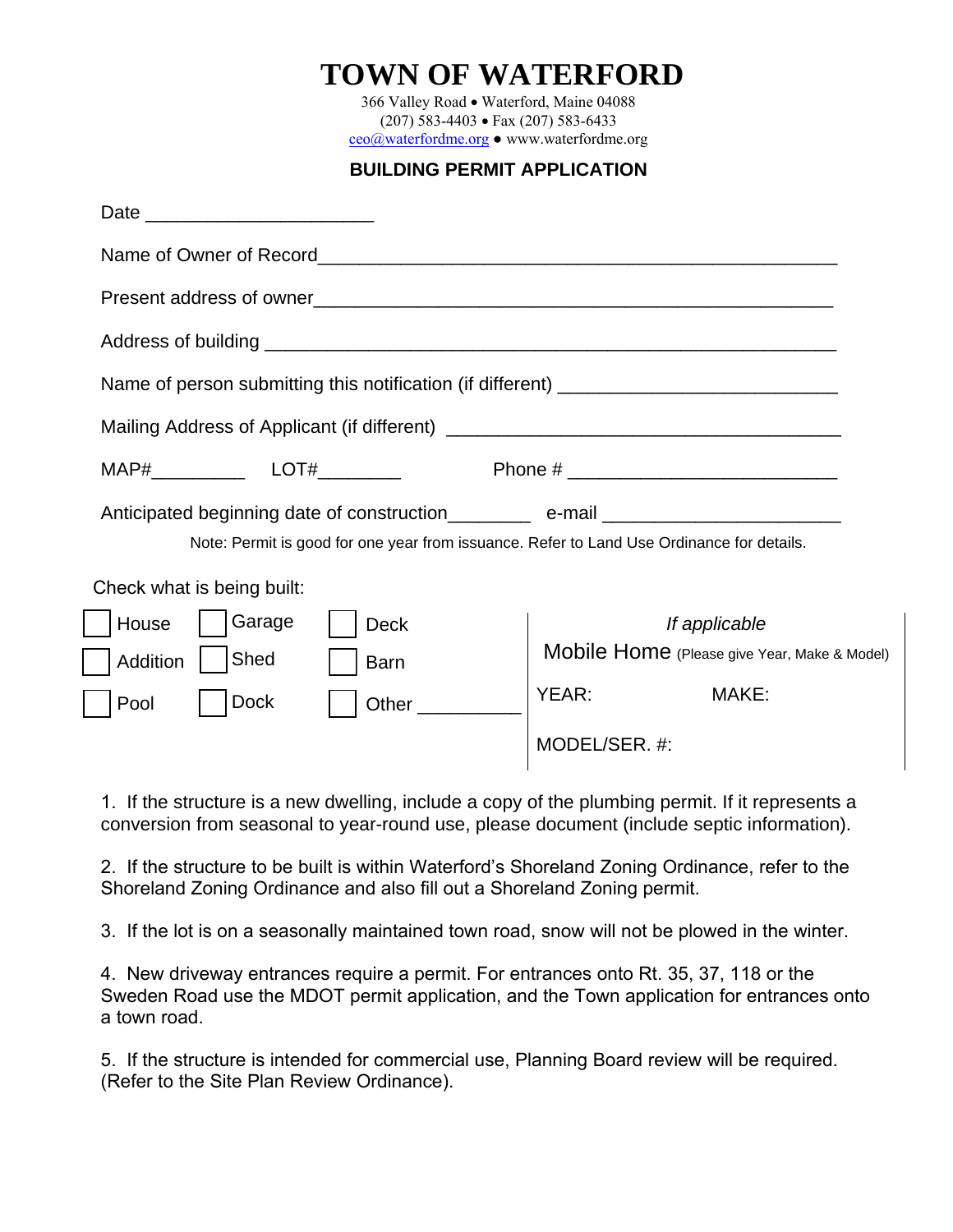#### **SETBACK**

Structures must be at least 25 feet from boundary lines and road right-of-ways (50' in subdivisions). If you do not know the location of the ROW line of a town road, assume it is at least 33' from the center.

#### **NEW DWELLING**

If this is a new dwelling, attach a copy of the plumbing permit. Road frontage for a single family residential structure is 150 ft. Minimum lot size is 1 acre. Maximum height of building is 35 Ft. For structures to be built under Waterford's Shoreland Zoning Ordinance, please attach the Waterford Shoreland Zoning permit. All permits must comply with the Flood Plain Management regulations.

#### **SKETCH**

Attach a description of the structure on the next page or attach a separate sheet using the example below. Sketch the structure giving accurate dimensions, including, the lot size, where the structure is to be built and distances from other buildings, property lines, roads, driveways, etc. Indicate north.



All applications can be held for review for 35 days. A copy of the permit will be given after the \$25 fee is collected as well as \$1 per \$1,000 of the estimated cost including materials and labor over \$2,000. If shoreland zoning approval has already been given, then only the \$25 fee applies. Any false information submitted in the application may result in a penalty and possible fine. If you need assistance with this application, please contact the Code Enforcement Officer. Incomplete permits will not be signed.

#### **E. Expiration of Permit**

Following the issuance of a permit, if no substantial start is made in construction or in the use of the property within one year of the date of the permit, the permit shall lapse and become void and all fees forfeited to the Town of Waterford. Substantial Start is defined as: *Completion of at least 30% of a permitted structure or use measured as a percentage of the total estimated cost.*

| Signature of Applicant                                                                     | Date _____________ |
|--------------------------------------------------------------------------------------------|--------------------|
| Signature of Owner of Record (if different)<br>Signature of Owner of Record (if different) | Date ____________  |
| Estimated cost of project ____________________________                                     |                    |
| Approved   Denied \$Fee_________                                                           | Pd                 |
| Signature of CEO                                                                           | Date               |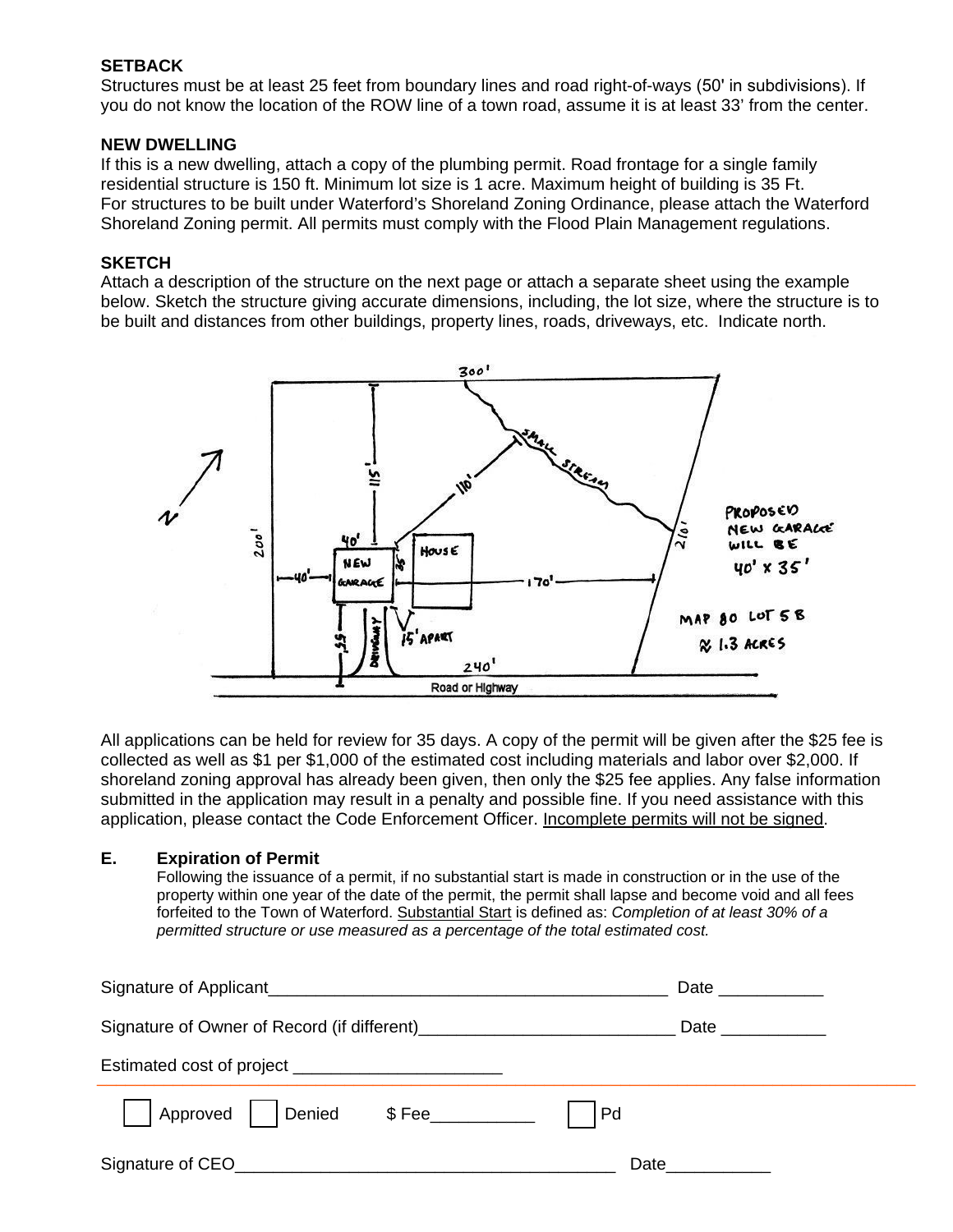# **Sketch**

(See instructions previous page – provide bird's eye view You can insert a picture of your sketch here, if preferred)

# **Provide a brief description of your proposed project**

## **Refer to the Land Use Planning Ordinance**

(Effective March 4, 2006)

| Do you meet the following minimum and maximum requirements when applicable?              |                          |  |
|------------------------------------------------------------------------------------------|--------------------------|--|
| Minimum lot size $(43,560)$ - 1 acre                                                     | Street frontage - 150 ft |  |
| Front, rear and side setback – 25 ft                                                     | Driveway setback - 10 ft |  |
| Roadside setback is 25 feet from the edge of the right-of-way<br>Max. Height $=$ 35 feet |                          |  |